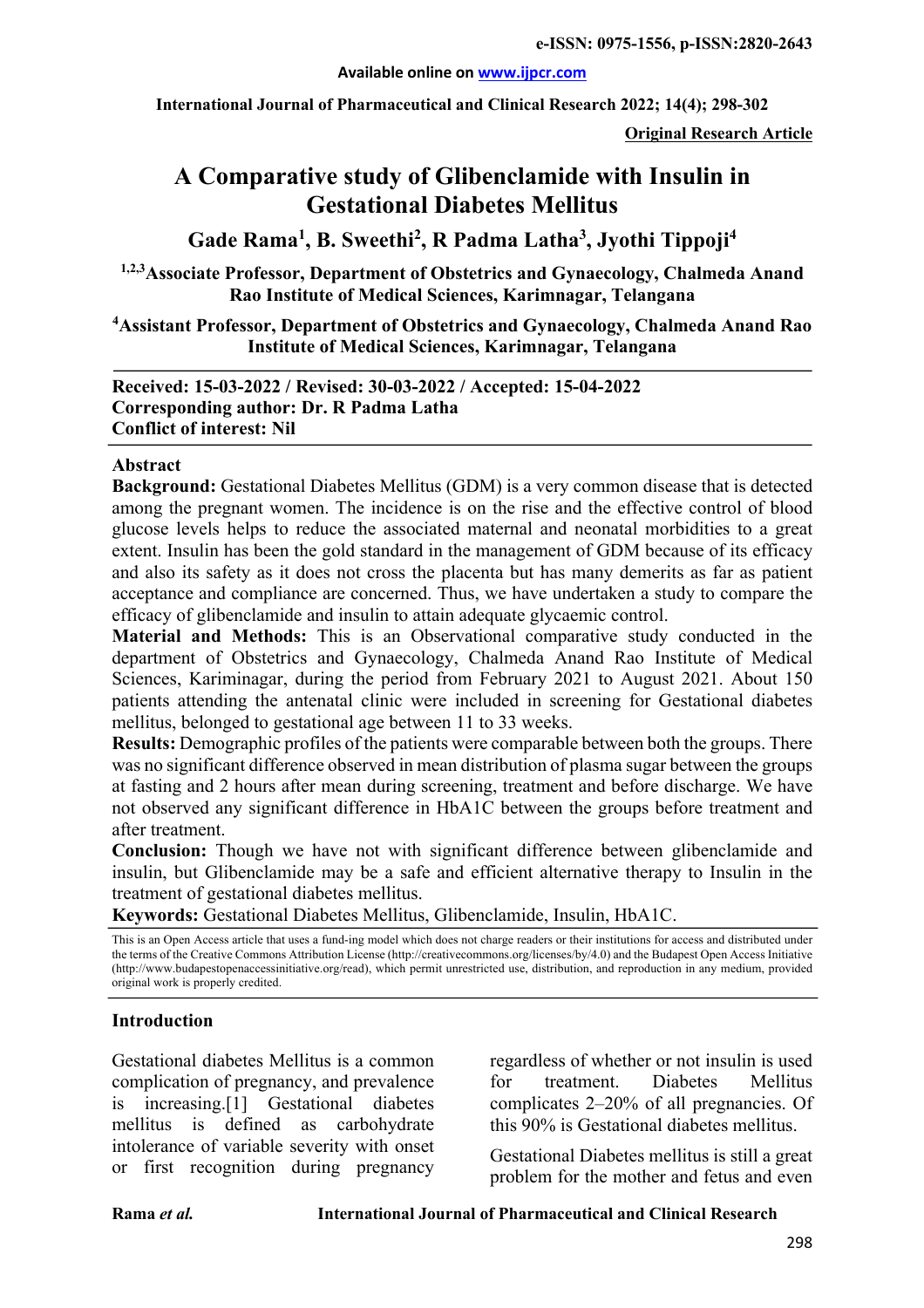in the best conditions, the risk of fetal malformations and mortality is 2–5 times higher than normal pregnancy.[2] It will the crucial step if treat gestational diabetes mellitus during pregnancy, if it is untreated will be the greater risk of developing some fetal, neonatal and maternal outcomes.[3-6] Hyperglycemia is one of the associated risk factor for pregnancy in women with gestational diabetes mellitus. In order to control hyperglycemia in pregnant women, principal approach is dietary therapy and insulin administration, which is standard therapy for dietary failures. Insulin administration is standard therapy of gestational diabetes because of its high effectiveness and also due to large molecular size of insulin, it does not cross the placental barrier. From some previous studies it is also observed that anti insulin antibody is produced in response to insulin transcription in pregnant women with gestational diabetes mellitus and also insulin can cross the placenta as part of the insulin antibody complexes and this autoimmune response to exogenous insulin can affect fetal development.

Some studies also demonstrated that glibenclamide does not cross human placenta in appreciable amount in contrast to older drugs like metformin. In glibenclamide, stimulation of insulin release from the pancreas –single dose provokes brisk release of insulin from pancreas. Glibenclamide acts on the sulfonylurea receptors on the pancreatic beta cell membrane – causes depolarization by reducing conductance of ATP sensitive potassium channels. This enhances calcium influx – degranulation. The rate of insulin secretion at any glucose concentration is increased. Reduction of glucagon levels. Increasing somatostatin release. Hepatic degradation of insulin is slowed. It has an extrapancreatic action. It increases binding of insulin to target tissues and receptors.

Some studies showed that glibenclamide can be used as the first blood sugar controller in pregnancy. [7] Study by Zeng et al. showed that glibenclamied is effective treatment on women with gestational diabetes.[8] But main concern about glibenclamide is its drug reaction, and also has some adverse effect like hypoglycaemia, Nausea, Vomiting, diarrhoea, hypersensitivity reaction, but the incidence of adverse effect is quite low nearly 3% to 6%

Thus due to conflicting research results and importance, we have conducted a study to compare the efficacy of glibenclamide and insulin to attain adequate glycaemic control

# **Materials and Methodology**

This Observational comparative study conducted in the department of Obstetrics and Gynecology, Chalmeda Anand Rao Institute of Medical Sciences, Karimnagar, during the period from February 2021 to August 2021 after getting approval from ethical committee.

About 150 patients attending the antenatal clinic were included in screening for Gestational diabetes mellitus. The patients were selected randomly and belonged to gestational age between 11 to 33 weeks. Patients were diagnosed as Gestational diabetes mellitus if fasting plasma glucose more than or equal to 95 mg /dl and or 2 hr PPG more than or equal to 140 mg /dl. So out 150 patients, 50 patients were included in the study by using criteria.

## **Inclusion Criteria**

- Women with gestational age between 11-33 weeks.
- Who were willing to deliver and take part in the study.

## **Exclusion Criteria**

Women with gestational age less than 11 weeks and more than 33 weeks.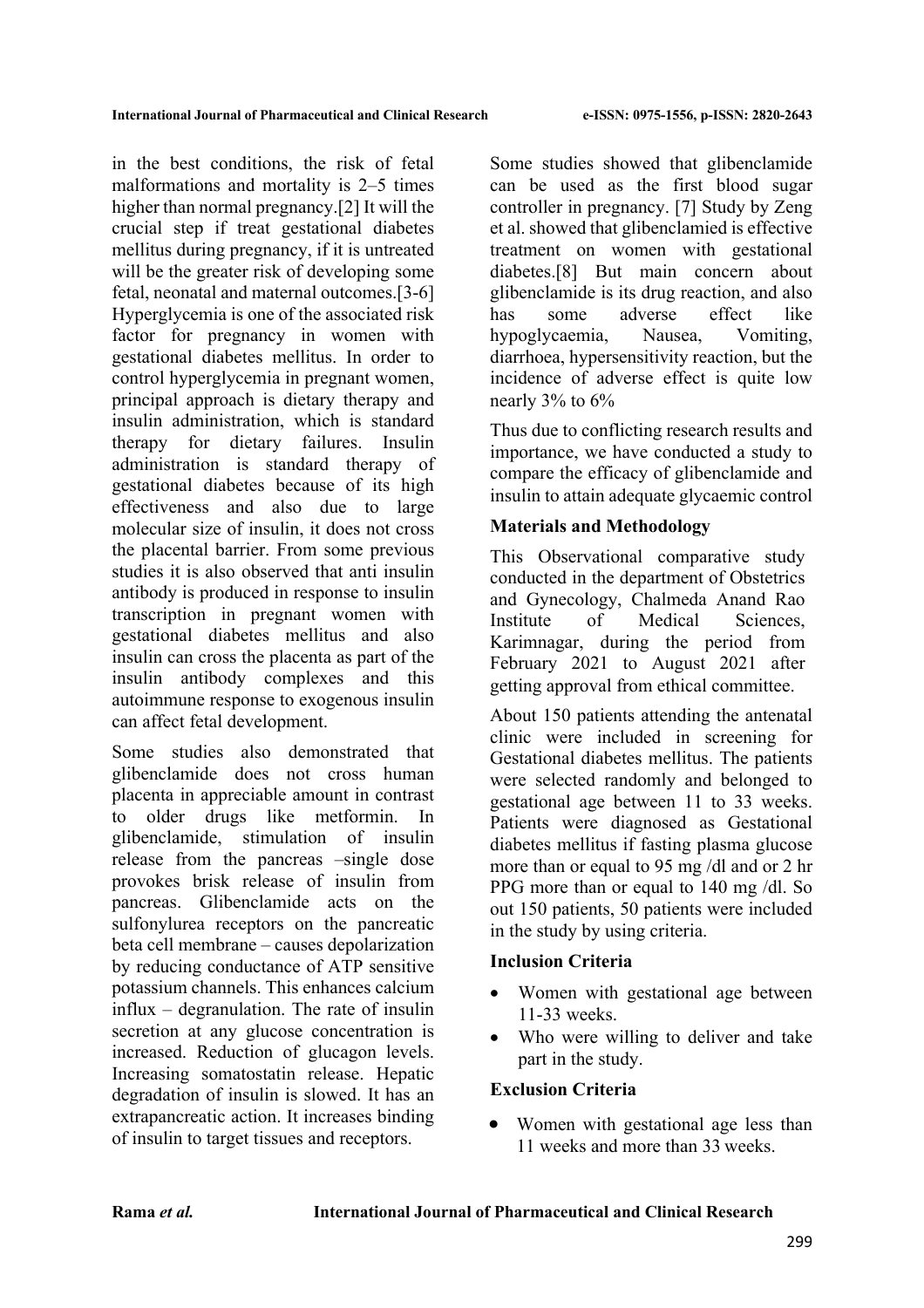We have assigned 25 patients each among 50 selected patients in two group called Group-I and Group-G randomly.

Group-I : 25 patients were put on Insulin therapy.

Group -G : 25 patients were put on tablet Glibenclamide.

After explaining study protocol and these women were randomly assigned to receive Insulin or Glibenclamide according to the treatment protocol. At the institution of treatment, a detailed obstetric, family history and thorough clinical examination done.

## **Observation and Results:**

Demographic profile of the patients was comparable in both the groups. We observed age group of the patients form both group between 21 to 33 years of age. Also, BMI of the patients were between 22 to 26. Weight of the patients in both the groups were comparable. Shown in bellow table no.1

| <b>Parameters</b>             | (Insulin)<br>Group-I<br>$(N=25)$ | Group-G (Glibenclamide)<br>$(N=25)$ |  |  |
|-------------------------------|----------------------------------|-------------------------------------|--|--|
| Age                           | $25.32 \pm 3.12$                 | $26.23 \pm 4.2$                     |  |  |
| <b>Gestational Age</b>        | $25.23 \pm 4.23$                 | $24.10 \pm 6.24$                    |  |  |
| <b>BMI</b>                    | $24.8 \pm 4.1$                   | $23.54 \pm 3.86$                    |  |  |
| Weight                        | $55.24 \pm 8.86$                 | $51.42 \pm 9.52$                    |  |  |
| Gravida                       |                                  |                                     |  |  |
| Primi                         | 18(72%)                          | 16(64%)                             |  |  |
| Multi                         | 7(28%)                           | 9(36%)                              |  |  |
| <b>History of Patients</b>    |                                  |                                     |  |  |
| <b>Bad Obstetrics History</b> | 9(36%)                           | 12(48%)                             |  |  |
| Positive Family History       | 6(24%)                           | 8(32%)                              |  |  |

### **Table 1: Distribution of Demographic Profile.**

Patients had comparable distribution of bad obstetrics history and positive family history.

|                               | Group-I            | Group-G            |         |  |  |  |  |  |
|-------------------------------|--------------------|--------------------|---------|--|--|--|--|--|
|                               | (Insulin)          | (Glibenclamide)    | P-value |  |  |  |  |  |
|                               | $(N=25)$           | $(N=25)$           |         |  |  |  |  |  |
| <b>Screening</b>              |                    |                    |         |  |  |  |  |  |
| <b>Fasting Plasma Glucose</b> | $98.06 \pm 26.32$  | $86.9 \pm 24.23$   | 0.1254  |  |  |  |  |  |
| 2 hr after Meal               | $181.42 \pm 22.53$ | $178.89 \pm 23.45$ | 0.699   |  |  |  |  |  |
| <b>Treatment</b>              |                    |                    |         |  |  |  |  |  |
| <b>Fasting Plasma Glucose</b> | $79.26 \pm 16.5$   | $75.82 \pm 9.26$   | 0.36    |  |  |  |  |  |
| 2 hr after Meal               | $105.23 \pm 12.24$ | $108.45 \pm 7.49$  | 0.26    |  |  |  |  |  |
| <b>Discharge</b>              |                    |                    |         |  |  |  |  |  |
| <b>Fasting Plasma Glucose</b> | $70.89 \pm 14.55$  | $68.99 \pm 8.75$   | 0.57    |  |  |  |  |  |
| 2 hr after Meal               | $98.78 \pm 13.65$  | $97.42 \pm 7.7$    | 0.66    |  |  |  |  |  |

## **Table 2: Mean Distribution of plasma sugar**

Observing plasma sugar among the patients in both group we have observed that there was no significant difference was observed between Group-I and Group-G, during screening, Treatment and discharge of the

#### **Rama** *et al.* **International Journal of Pharmaceutical and Clinical Research**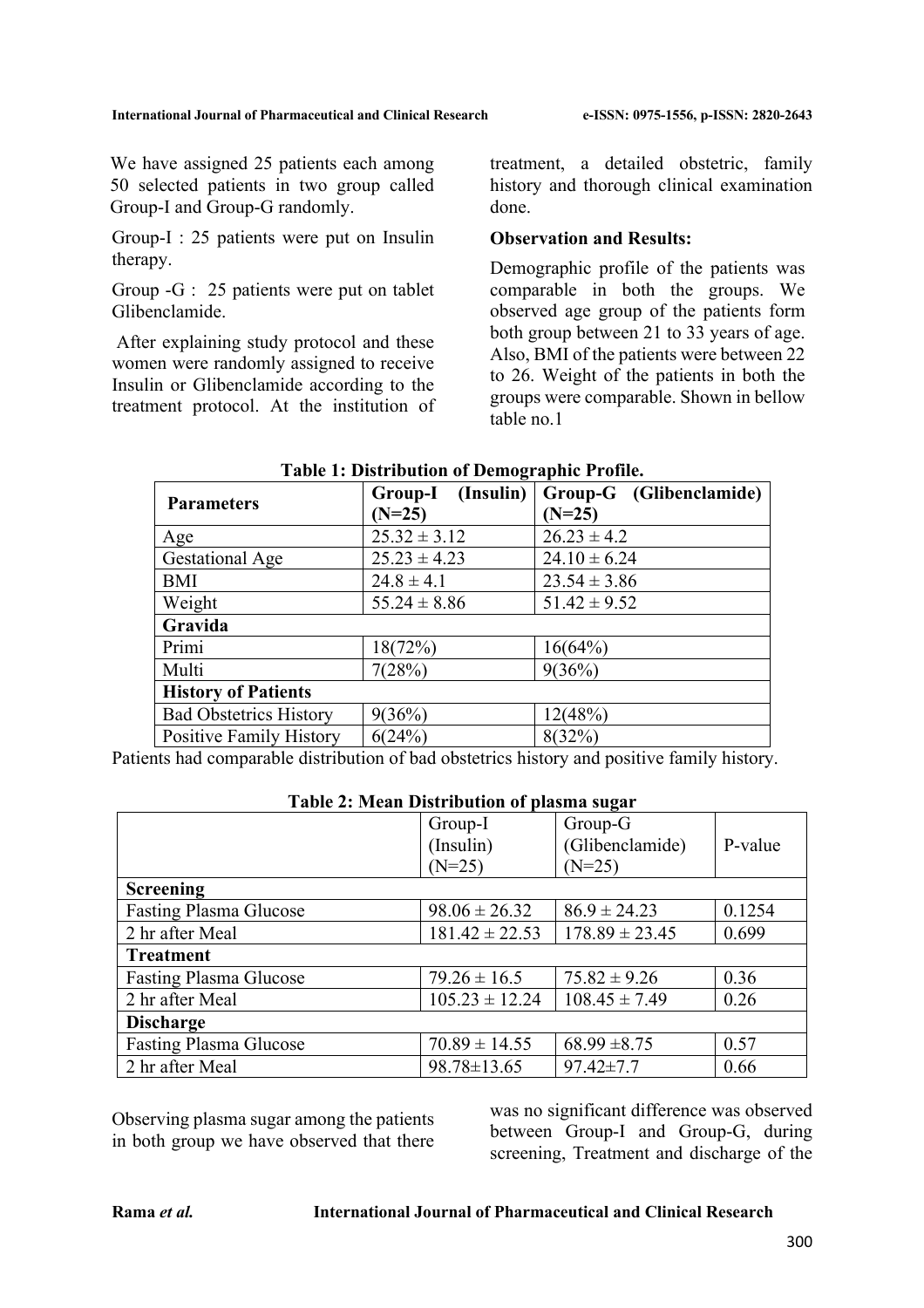patients at fasting and 2 hours post glucose, the aim of treatment was to keep fasting plasma glucose below 90 mg / dl and Post Prandial plasma glucose below 120 mg / dl and mean plasma glucose 105 mg / dl

measured at any time of the day. Thus it was observed that adequate glycaemic control was achieved in both insulin and glibenclamide group.

| $1$ avit $9.1$ bittail Distribution of Ho $A$ IV |                     |  |                                   |                               |      |  |  |
|--------------------------------------------------|---------------------|--|-----------------------------------|-------------------------------|------|--|--|
| <b>HbA1c</b>                                     | Group-I<br>$(N=25)$ |  | $(Insulin)   Group-G$<br>$(N=25)$ | $J$ (Glibenclamide)   P-value |      |  |  |
| Pre – Treatment HbA1c $\vert 5.3 \pm 0.45 \vert$ |                     |  | $5.6 \pm 0.69$                    |                               | 0.07 |  |  |
| Post Treatment                                   | $5.5 \pm 0.36$      |  | $5.3 \pm 0.49$                    |                               | 0.1  |  |  |

**Table 3: Mean Distribution of HbA1C**

We have not observed any significant difference in HbA1C between the groups before treatment and after treatment.

## **Discussion:**

In present study of comparison of glibenclamide and insulin in patients with gestational diabetes mellitus, 25 patients received insulin and another 25 patients received glibenclamide.

In demographic profile of the patients between two groups we have found that, all the demographic parameter were comparable with the study conducted by Langer et al comparing 203 patients in insulin group and 201 patients in glibenclamide group. The age distribution in present study is slightly lower but comparable with Langer et al[9] one. The slightly lower age distribution in present study may be due to younger age at marriage in our society. More non-obese patients with BMI <26 were included in present study as compared to the study done by Langer et al in which more obese patients were included in the study in both insulin (65%) and glibenclamide (70%) group. Gestational age at entry into study was similar and comparable in both present study and study by Langer et al. Demographic profiles results of our study also comparable with the study conducted by M Sammi et al and Pavithra.I et al.[10, 11]

Adequate glycaemic control was achieved

in both insulin and glibenclamide group in the present study and no patient was switched over to insulin because of poor glycaemic control. In Langer et al study except 8 patients (4%) who were switched over to insulin owing to poor glycaemic control with maximum dose of glibenclamide (20 mg) other patients attained good glycaemic control in both the groups. The blood sugar values of patients of Langer et al study given in the table was measured by them at home which had a strong association with the blood sugar values taken during clinic visits. Study by M Sammi et al observed that during treatment glycemic control was comparable in both the groups which was similar to our study and also study by Pavithra.I et al. observed comparable results of glycemic control during treatment.

Study by M Sammi et al and Pavithra.I et al. HbA1C test was comparable between the both the groups. Pre –pregnant HbA1c were similar in both present study and Langer et al study and lie within normal range.

Study has some limitation of sample size and also in our study we have studied the neonatal outcome which will play very important role and also we have not assess the amount of drugs used in each patient, length of NICU stay for infants, and the